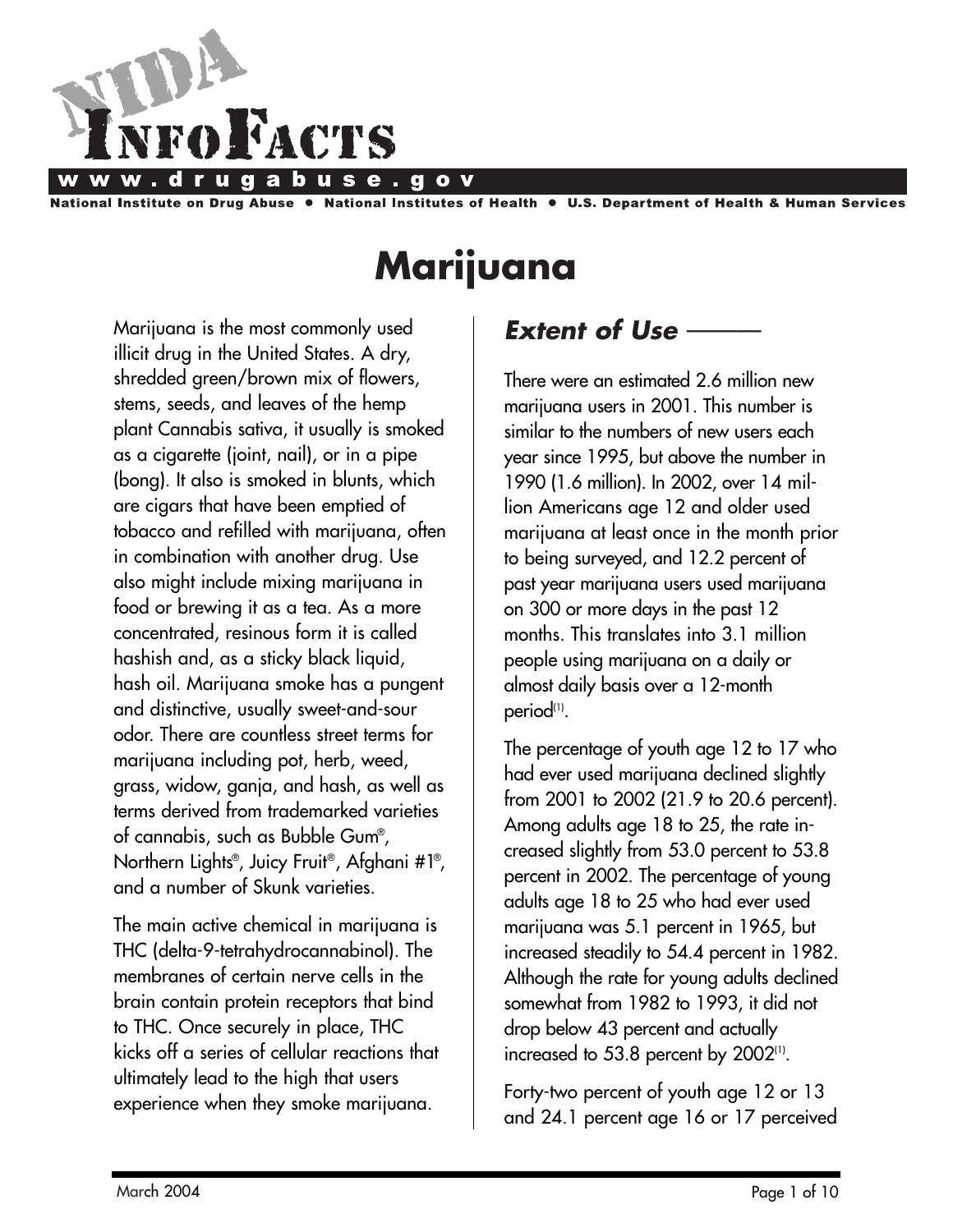

al Institutes of Health

smoking marijuana once a month as a great risk. Slightly more than half of youth age 12 to 17 indicated that it would be fairly or very easy to obtain marijuana, but only 26.0 percent of 12- or 13-yearolds indicated the same thing. However, 79.0 percent of those age 16 or 17 indicated that it would be fairly or very easy to obtain marijuana<sup>(1)</sup>.

Prevalence of lifetime, past year, and past month marijuana use declined among students in 8th, 10th, and 12th grades in 2003. However, the declines in 12-month prevalence reached statistical significance only in 8th-graders; past year use has declined by nearly one-third since 1996<sup>(2)</sup>. All three grades showed an increase in perceived risk for regular marijuana use. This finding represents a welcome turnaround in this perception, which has been in decline in all grades over the past 1 or  $2$  years<sup>(3)</sup>.

In 2002, marijuana was the third most commonly abused drug mentioned in drug-related hospital emergency department (ED) visits in the continental United States. Marijuana mentions rose significantly (24%) from 2000 to 2002, but showed no significant increase since 2001. Taking changes in population into account, marijuana mentions increased 139 percent from 1995 to 2002<sup>(4)</sup>.

## *Effects on the Brain*

Scientists have learned a great deal about how THC acts in the brain to produce its

many effects. When someone smokes marijuana, THC rapidly passes from the lungs into the bloodstream, which carries the chemical to organs throughout the body, including the brain.

In the brain, THC connects to specific sites called cannabinoid receptors on nerve cells and influences the activity of those cells. Some brain areas have many cannabinoid receptors; others have few or none. Many cannabinoid receptors are found in the parts of the brain that influence pleasure, memory, thought, concentration, sensory and time perception, and coordinated movement<sup> $(5)$ </sup>.

The short-term effects of marijuana can include problems with memory and learning; distorted perception; difficulty in thinking and problem solving; loss of coordination; and increased heart rate. Research findings for long-term marijuana use indicate some changes in the brain similar to those seen after long-term use of other major drugs of abuse. For example, cannabinoid (THC or synthetic forms of THC) withdrawal in chronically exposed animals leads to an increase in the activation of the stress-response system<sup>(6)</sup> and changes in the activity of nerve cells containing dopamine<sup>(7)</sup>. Dopamine neurons are involved in the regulation of motivation and reward, and are directly or indirectly affected by all drugs of abuse.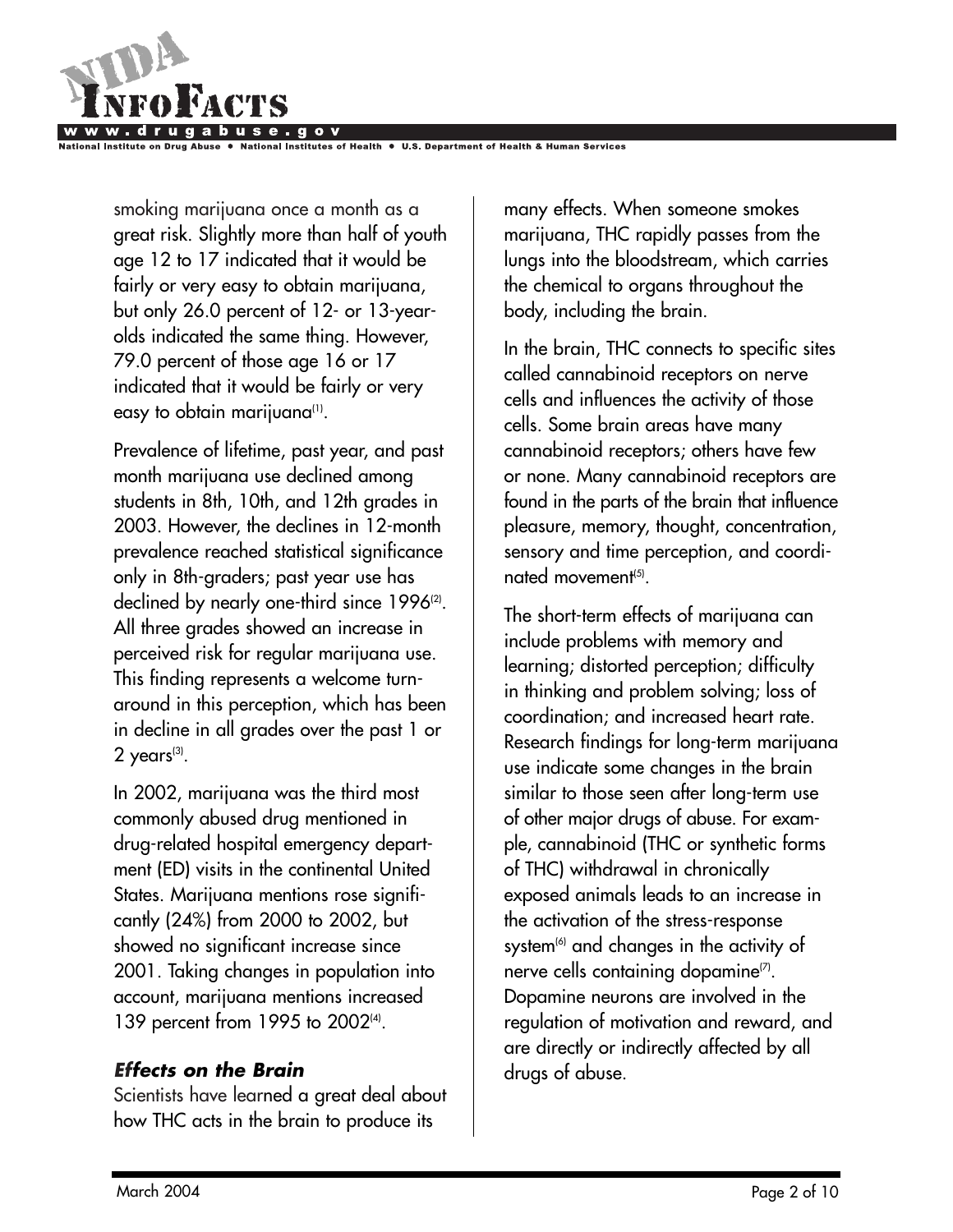

al Institutes of Health

## *Effects on the Heart*

One study has indicated that a user's risk of heart attack more than quadruples in the first hour after smoking marijuana(8). The researchers suggest that such an effect might occur from marijuana's effects on blood pressure and heart rate and reduced oxygen-carrying capacity of blood.

## *Effects on the Lungs*

A study of 450 individuals found that people who smoke marijuana frequently but do not smoke tobacco have more health problems and miss more days of work than nonsmokers<sup>(9)</sup>. Many of the extra sick days among the marijuana smokers in the study were for respiratory illnesses.

Even infrequent use can cause burning and stinging of the mouth and throat, often accompanied by a heavy cough. Someone who smokes marijuana regularly may have many of the same respiratory problems that tobacco smokers do, such as daily cough and phlegm production, more frequent acute chest illness, a heightened risk of lung infections, and a greater tendency to obstructed airways<sup>(10)</sup>. Smoking marijuana increases the likelihood of developing cancer of the head or neck, and the more marijuana smoked the greater the increase<sup>(11)</sup>. A study comparing 173 cancer patients and 176 healthy individuals produced strong evidence that marijuana smoking doubled or tripled the risk of these cancers.

Marijuana use also has the potential to promote cancer of the lungs and other parts of the respiratory tract because it contains irritants and carcinogens(12, 13). In fact, marijuana smoke contains 50 to 70 percent more carcinogenic hydrocarbons than does tobacco smoke<sup>(14)</sup>. It also produces high levels of an enzyme that converts certain hydrocarbons into their carcinogenic form—levels that may accelerate the changes that ultimately produce malignant cells(15). Marijuana users usually inhale more deeply and hold their breath longer than tobacco smokers do, which increases the lungs' exposure to carcinogenic smoke. These facts suggest that, puff for puff, smoking marijuana may increase the risk of cancer more than smoking tobacco.

## *Other Health Effects*

Some of marijuana's adverse health effects may occur because THC impairs the immune system's ability to fight off infectious diseases and cancer. In laboratory experiments that exposed animal and human cells to THC or other marijuana ingredients, the normal disease-preventing reactions of many of the key types of immune cells were inhibited<sup>(16)</sup>. In other studies, mice exposed to THC or related substances were more likely than unexposed mice to develop bacterial infections and tumors<sup>(17, 18)</sup>.

## *Effects of Heavy Marijuana Use on Learning and Social Behavior*

Depression<sup>(19)</sup>, anxiety<sup>(20)</sup>, and personality disturbances<sup>(21)</sup> have been associated with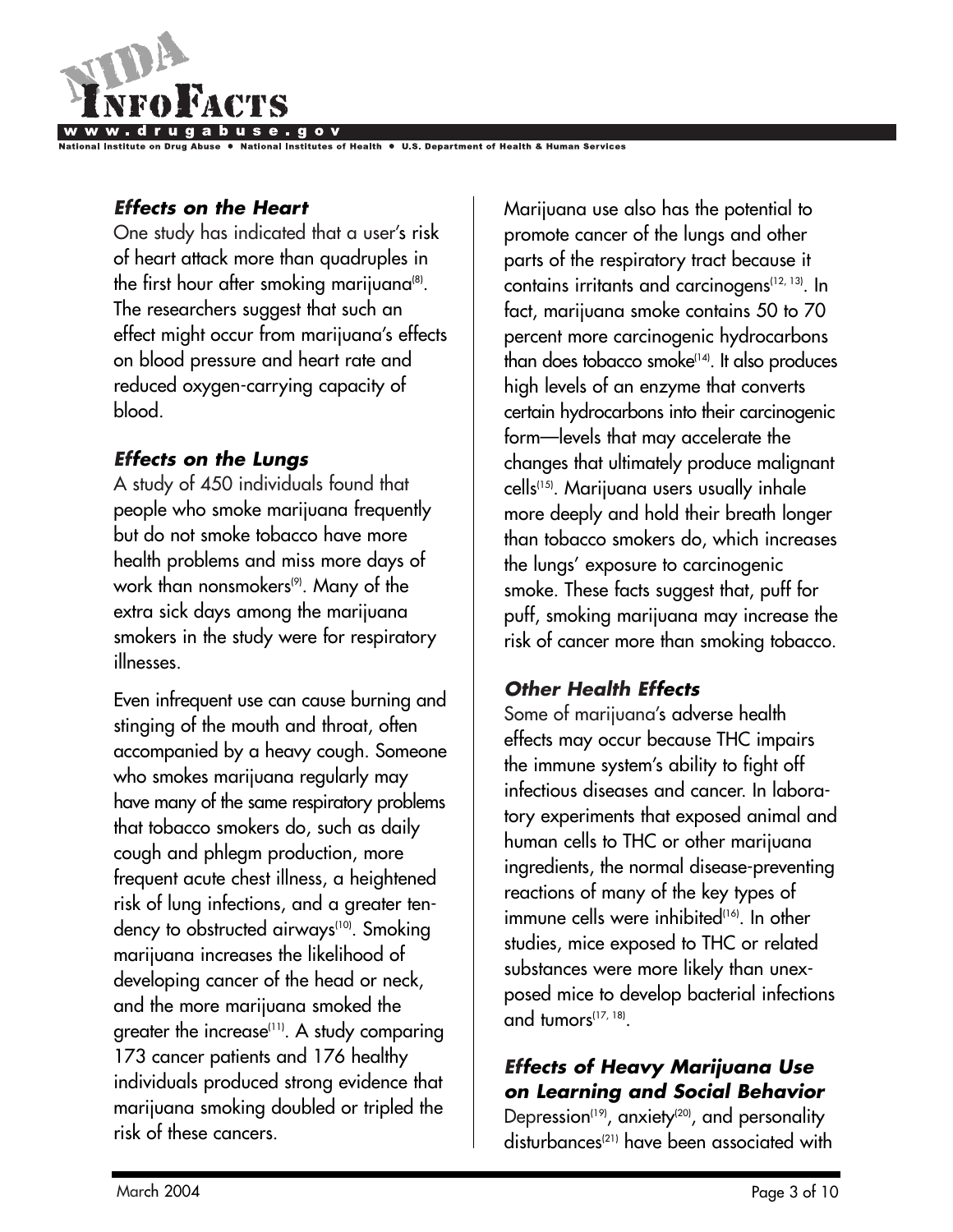

marijuana use. Research clearly demonstrates that marijuana has potential to cause problems in daily life or make a person's existing problems worse. Because marijuana compromises the ability to learn and remember information, the more a person uses marijuana the more he or she is likely to fall behind in accumulating intellectual, job, or social skills. Moreover, research has shown that marijuana's adverse impact on memory and learning can last for days or weeks after the acute effects of the drug wear of  $f^{(22, 23)}$ .

Students who smoke marijuana get lower grades and are less likely to graduate from high school, compared with their non-smoking peers<sup>(24, 25, 26, 27)</sup>. A study of 129 college students found that, for heavy users of marijuana (those who smoked the drug at least 27 of the preceding 30 days), critical skills related to attention, memory, and learning were significantly impaired even after they had not used the drug for at least 24 hours<sup> $(28)$ </sup>. The heavy marijuana users in the study had more trouble sustaining and shifting their attention and in registering, organizing, and using information than did the study participants who had used marijuana no more than 3 of the previous 30 days. As a result, someone who smokes marijuana every day may be functioning at a reduced intellectual level all of the time.

More recently, the same researchers showed that the ability of a group of long-term heavy marijuana users to recall words from a list remained impaired for a week after quitting, but returned to normal within 4 weeks<sup>(29)</sup>. Thus, it is possible that some cognitive abilities may be restored in individuals who quit smoking marijuana, even after long-term heavy use.

Workers who smoke marijuana are more likely than their coworkers to have problems on the job. Several studies associate workers' marijuana smoking with increased absences, tardiness, accidents, workers' compensation claims, and job turnover. A study of municipal workers found that those who used marijuana on or off the job reported more "withdrawal behaviors"—such as leaving work without permission, daydreaming, spending work time on personal matters, and shirking tasks—that adversely affect productivity and morale<sup>(30)</sup>. In another study, marijuana users reported that use of the drug impaired several important measures of life achievement including cognitive abilities, career status, social life, and physical and mental health $(31)$ .

#### *Effects on Pregnancy*

Research has shown that babies born to women who used marijuana during their pregnancies display altered responses to visual stimuli, increased tremulousness, and a high-pitched cry, which may indicate neurological problems in development<sup>(32)</sup>. During infancy and preschool years, marijuana-exposed children have been observed to have more behavioral problems than unexposed children and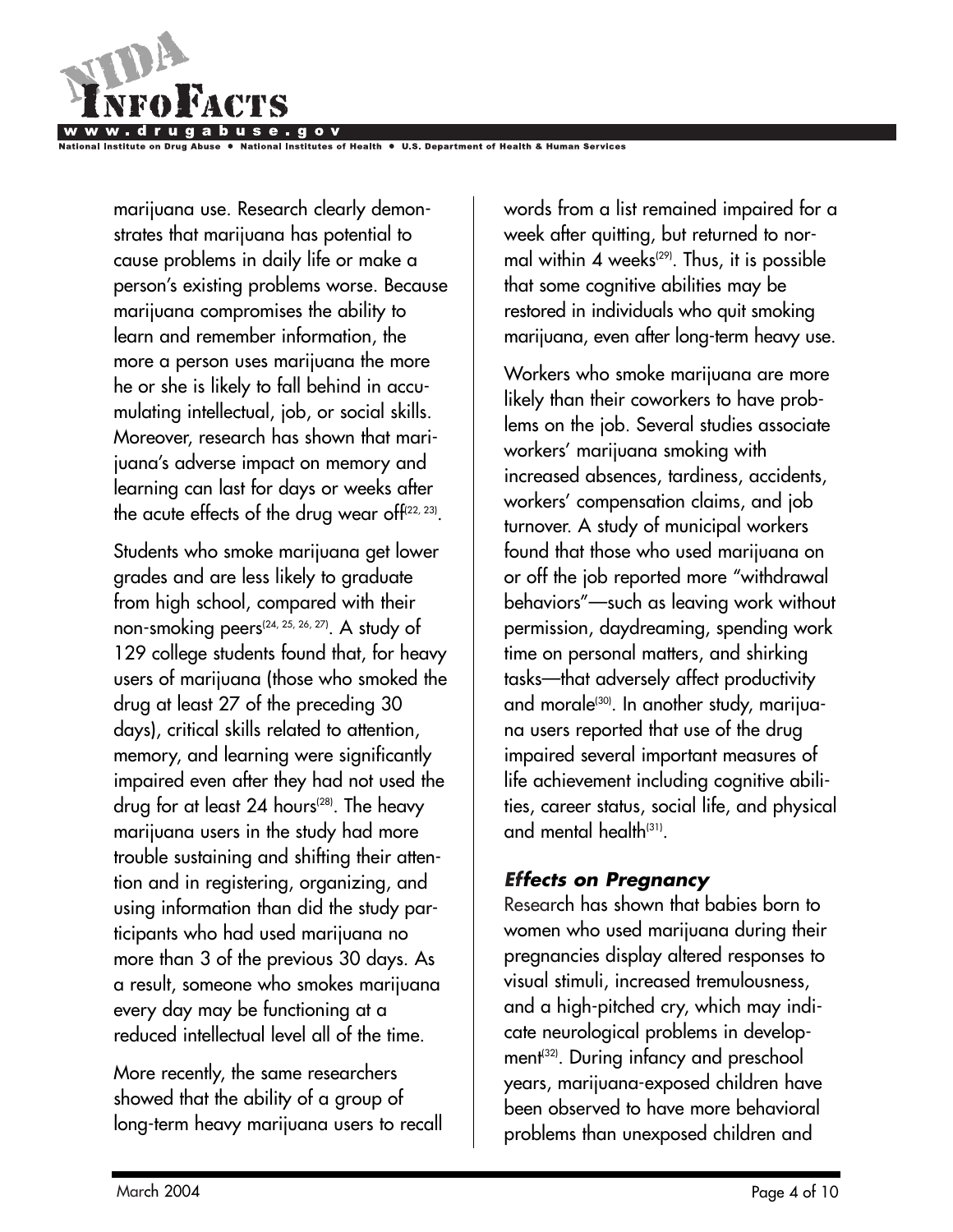

poorer performance on tasks of visual perception, language comprehension, sustained attention, and memory<sup>(33, 34)</sup>. In school, these children are more likely to exhibit deficits in decision-making skills, memory, and the ability to remain attentive<sup>(35, 36, 37)</sup>.

## *Addictive Potential*

Long-term marijuana use can lead to addiction for some people; that is, they use the drug compulsively even though it interferes with family, school, work, and recreational activities. Drug craving and withdrawal symptoms can make it hard for long-term marijuana smokers to stop using the drug. People trying to quit report irritability, sleeplessness, and anxiety(38). They also display increased aggression on psychological tests, peaking approximately one week after the last use of the drug<sup>(39)</sup>.

## *Genetic Vulnerability*

Scientists have found that whether an individual has positive or negative sensations after smoking marijuana can be influenced by heredity. A 1997 study demonstrated that identical male twins were more likely than non-identical male twins to report similar responses to marijuana use, indicating a genetic basis for their response to the drug $400$ . (Identical twins share all of their genes.)

It also was discovered that the twins' shared or family environment before age 18 had no detectable influence on their response to marijuana. Certain environ-

mental factors, however, such as the availability of marijuana, expectations about how the drug would affect them, the influence of friends and social contacts, and other factors that differentiate experiences of identical twins were found to have an important effect.

## *Treating Marijuana Problems*

The latest treatment data indicate that, in 2000, marijuana was the primary drug of abuse in about 15 percent (236,638) of all admissions to treatment facilities in the United States. Marijuana admissions were primarily male (76 percent), White (57 percent), and young (46 percent under 20 years old). Those in treatment for primary marijuana use had begun use at an early age; 56 percent had used it by age 14 and 92 percent had used it by  $18<sup>(41)</sup>$ .

One study of adult marijuana users found comparable benefits from a 14-session cognitive-behavioral group treatment and a 2-session individual treatment that included motivational interviewing and advice on ways to reduce marijuana use. Participants were mostly men in their early thirties who had smoked marijuana daily for more than 10 years. By increasing patients' awareness of what triggers their marijuana use, both treatments sought to help patients devise avoidance strategies. Use, dependence symptoms, and psychosocial problems decreased for at least 1 year following both treatments; about 30 percent of users were abstinent during the last 3-month followup period<sup>(42)</sup>.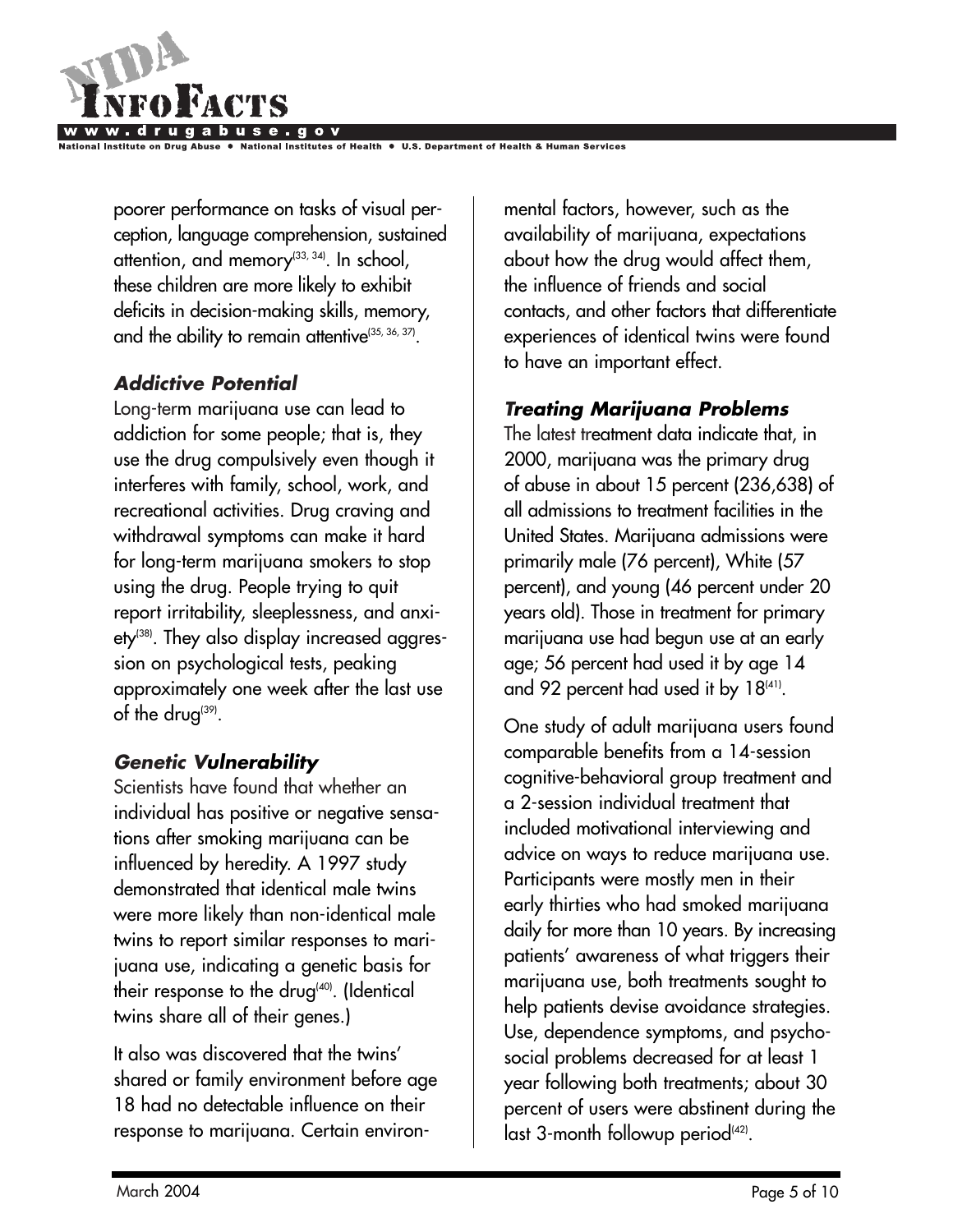

Another study suggests that giving patients vouchers that they can redeem for goods—such as movie passes, sporting equipment, or vocational training—may

further improve outcomes<sup>(43)</sup>.

Although no medications are currently available for treating marijuana abuse,

recent discoveries about the workings of the THC receptors have raised the possibility of eventually developing a medication that will block the intoxicating effects of THC. Such a medication might be used to prevent relapse to marijuana abuse by lessening or eliminating its appeal.

|                                         | Percentage of 8th-Graders Who Have Used Marijuana:<br><b>Monitoring the Future Study, 2003</b> |       |       |       |       |       |       |       |       |       |  |  |
|-----------------------------------------|------------------------------------------------------------------------------------------------|-------|-------|-------|-------|-------|-------|-------|-------|-------|--|--|
|                                         | 1994                                                                                           | 1995  | 1996  | 1997  | 1998  | 1999  | 2000  | 2001  | 2002  | 2003  |  |  |
| <b>Ever</b><br><b>Used</b>              | 16.7%                                                                                          | 19.9% | 23.1% | 22.6% | 22.2% | 22.0% | 20.3% | 20.4% | 19.2% | 17.5% |  |  |
| <b>Used</b><br>in Past<br>Year          | 13.0                                                                                           | 15.8  | 18.3  | 17.7  | 16.9  | 16.5  | 15.6  | 15.4  | 14.6  | 12.8  |  |  |
| <b>Used</b><br>in Past<br>Month         | 7.8                                                                                            | 9.1   | 11.3  | 10.2  | 9.7   | 9.7   | 9.1   | 9.2   | 8.3   | 7.5   |  |  |
| <b>Daily</b><br>Use in<br>Past<br>Month | 0.7                                                                                            | 0.8   | 1.5   | 1.1   | 1.1   | 1.4   | 1.3   | 1.3   | 1.2   | 1.0   |  |  |

| Percentage of 10th-Graders Who Have Used Marijuana:<br>Monitoring the Future Study, 2003 |                                                                              |       |       |       |       |       |       |       |       |       |  |  |
|------------------------------------------------------------------------------------------|------------------------------------------------------------------------------|-------|-------|-------|-------|-------|-------|-------|-------|-------|--|--|
|                                                                                          | 1999<br>1996<br>1997<br>1998<br>2000<br>1994<br>2001<br>1995<br>2002<br>2003 |       |       |       |       |       |       |       |       |       |  |  |
| <b>Ever</b><br><b>Used</b>                                                               | 30.4%                                                                        | 34.1% | 39.8% | 42.3% | 39.6% | 40.9% | 40.3% | 40.1% | 38.7% | 36.4% |  |  |
| <b>Used</b><br>in Past<br>Year                                                           | 25.2                                                                         | 28.7  | 33.6  | 34.8  | 31.1  | 32.1  | 32.2  | 32.7  | 30.3  | 28.2  |  |  |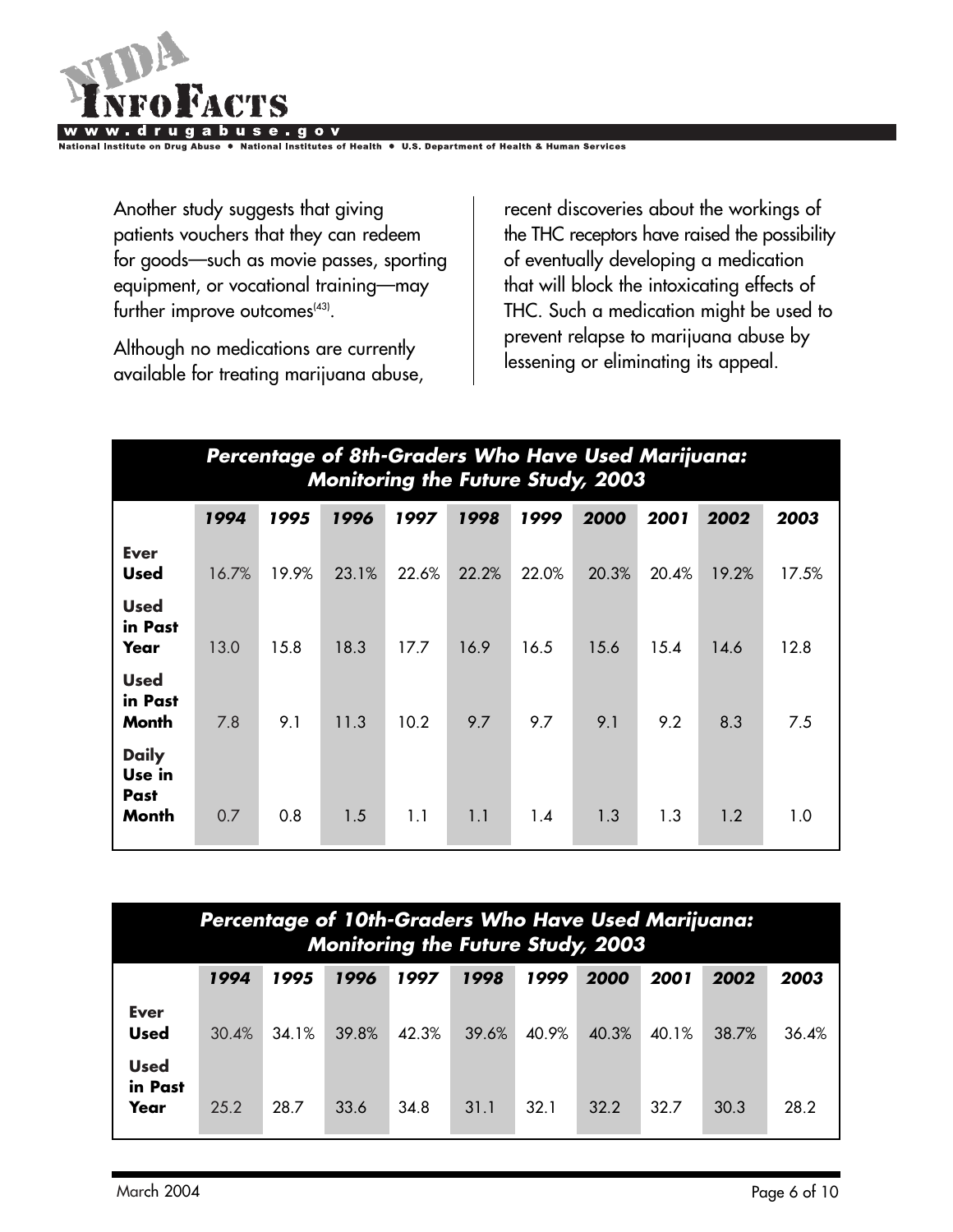

National Institute on Drug Abuse . National Institutes of Health . U.S. Department of Health & Human Services

| Cont.                                          |                                                                              |      |      |      |      |      |      |      |      |      |  |  |
|------------------------------------------------|------------------------------------------------------------------------------|------|------|------|------|------|------|------|------|------|--|--|
|                                                | 1994<br>1996<br>1998<br>1995<br>1999<br>2000<br>2002<br>1997<br>2001<br>2003 |      |      |      |      |      |      |      |      |      |  |  |
| <b>Used</b><br>in Past<br><b>Month</b>         | 15.8                                                                         | 17.2 | 20.4 | 20.5 | 18.7 | 19.4 | 19.7 | 19.8 | 17.8 | 17.0 |  |  |
| <b>Daily</b><br>Use in<br>Past<br><b>Month</b> | 2.2                                                                          | 2.8  | 3.5  | 3.7  | 3.6  | 3.8  | 3.8  | 4.5  | 3.9  | 3.6  |  |  |

| Percentage of 12th-Graders Who Have Used Marijuana<br><b>Monitoring the Future Study, 2003</b> |                                                      |       |       |       |       |       |       |  |  |  |  |
|------------------------------------------------------------------------------------------------|------------------------------------------------------|-------|-------|-------|-------|-------|-------|--|--|--|--|
|                                                                                                | 1991<br>1992<br>1993<br>1994<br>1979<br>1995<br>1996 |       |       |       |       |       |       |  |  |  |  |
| <b>Ever Used</b>                                                                               | 60.4%                                                | 36.7% | 32.6% | 35.3% | 38.2% | 41.7% | 44.9% |  |  |  |  |
| <b>Used</b> in<br><b>Past Year</b>                                                             | 50.8                                                 | 23.9  | 21.9  | 26.0  | 30.7  | 34.7  | 35.8  |  |  |  |  |
| <b>Used</b> in<br><b>Past Month</b>                                                            | 36.5                                                 | 13.8  | 11.9  | 15.5  | 19.0  | 21.2  | 21.9  |  |  |  |  |
| <b>Daily Use in</b><br><b>Past Month</b>                                                       | 10.3                                                 | 2.0   | 1.9   | 2.4   | 3.6   | 4.6   | 4.9   |  |  |  |  |
|                                                                                                | 1997                                                 | 1998  | 1999  | 2000  | 2001  | 2002  | 2003  |  |  |  |  |
| <b>Ever Used</b>                                                                               | 49.6%                                                | 49.1% | 49.7% | 48.8% | 49.0% | 47.8% | 46.1% |  |  |  |  |
| <b>Used</b> in<br><b>Past Year</b>                                                             | 38.5                                                 | 37.5  | 37.8  | 36.5  | 37.0  | 36.2  | 34.9  |  |  |  |  |
| <b>Used</b> in<br><b>Past Month</b>                                                            | 23.7                                                 | 22.8  | 23.1  | 21.6  | 22.4  | 21.5  | 21.2  |  |  |  |  |
| <b>Daily Use in</b><br><b>Past Month</b>                                                       | 5.8                                                  | 5.6   | 6.0   | 6.0   | 5.8   | 6.0   | 6.0   |  |  |  |  |

These data are from the 2003 Monitoring the Future (MTF) Survey, funded by National Institute on Drug Abuse, National Institutes of Health, DHHS, and conducted by the University of Michigan's Institute for Social Research. The survey has tracked 12th-graders' illicit drug use and related attitudes since 1975; in 1991, 8th- and 10th-graders were added to the study. The latest data are online at **www.drugabuse.gov**.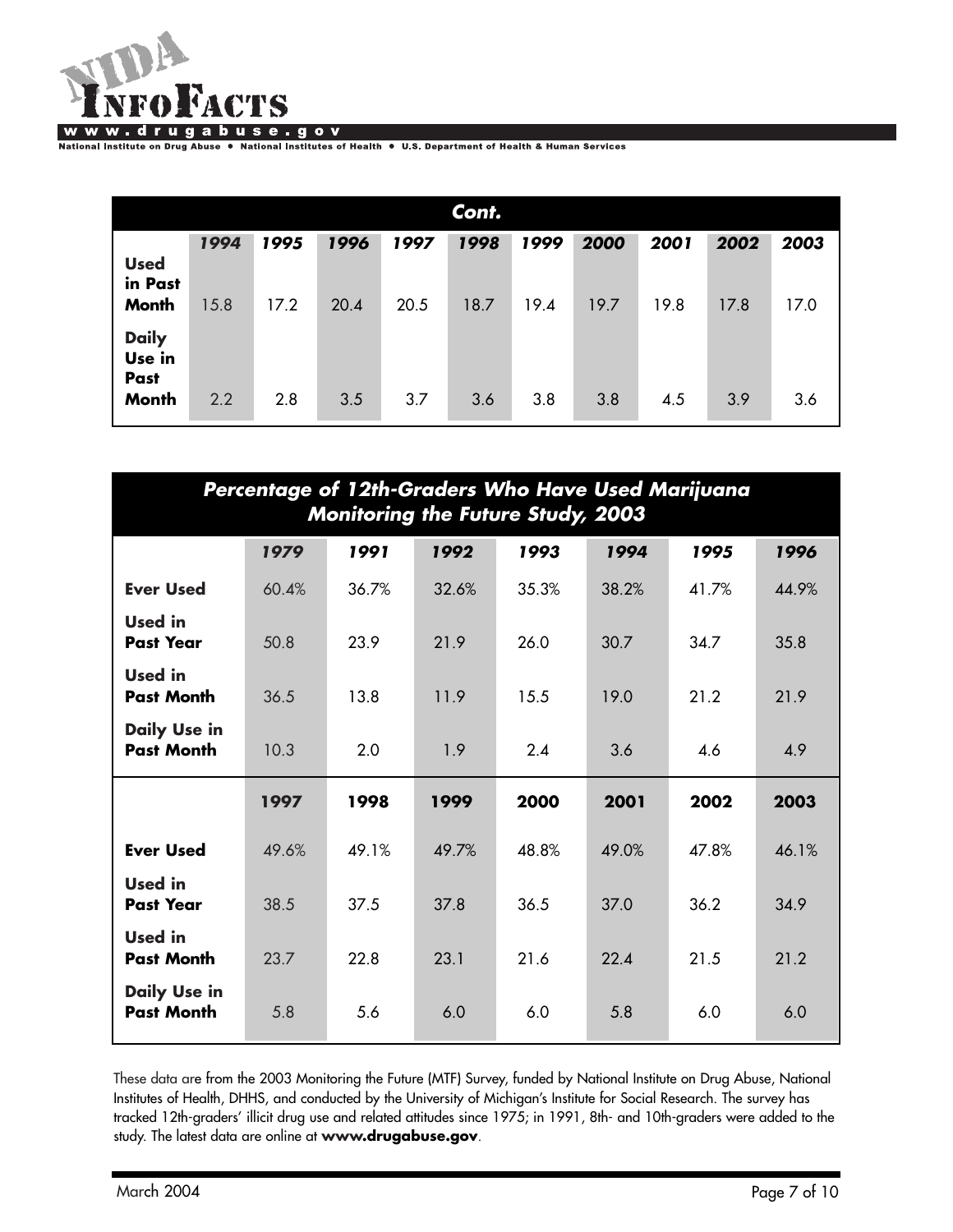

**National Institute on Drug Abuse** National Institutes of Health ● U.S. Department of Health & Human Services

<sup>1</sup> NSDUH (formerly known as the National Household Survey on Drug Abuse) is an annual survey conducted by the Substance Abuse and Mental Health Services Administration. Copies of the latest survey are available from the National Clearinghouse for Alcohol and Drug Information at 1-800-729-6686.

<sup>2</sup> These data are from the 2003 Monitoring the Future Survey, funded by the National Institute on Drug Abuse, National Institutes of Health, DHHS, and conducted by the University of Michigan's Institute for Social Research. The survey has tracked 12th-graders' illicit drug use and related attitudes since 1975; in 1991, 8th- and 10th-graders were added to the study. The latest data are online at www.drugabuse.gov.

<sup>3</sup> These data are from the 2003 Monitoring the Future Survey.

<sup>4</sup> These data are from the annual Drug Abuse Warning Network, funded by the Substance Abuse and Mental Health Services Administration, DHHS. The survey provides information about emergency department visits that are induced by or related to the use of an illicit drug or the nonmedical use of a legal drug. The latest data (2002) are available at 1- 800-729-6686 or online at www.samhsa.gov.

<sup>5</sup> Herkenham M, Lynn A, Little MD, Johnson MR, et al: Cannabinoid receptor localization in the brain. *Proc Natl Acad Sci*, *USA* 87:1932-1936, 1990.

<sup>6</sup> Rodriguez de Fonseca F, et al: Activation of cortocotropin-releasing factor in the limbic system during cannabinoid withdrawal. *Science* 276(5321):2050-2064, 1997.

<sup>7</sup> Diana M, Melis M, Muntoni AL, et al: Mesolimbic dopaminergic decline after cannabinoid withdrawal. *Proc Natl Acad Sci* 95:10269-10273, 1998.

<sup>8</sup> Mittleman MA, Lewis RA, Maclure M, et al: Triggering myocardial infarction by marijuana. *Circulation* 103:2805-2809, 2001.

<sup>9</sup> Polen MR, Sidney S, Tekawa IS, et al: Health care use by frequent marijuana smokers who do not smoke tobacco. *West J Med* 158:596-601, 1993.

<sup>10</sup> Tashkin DP: Pulmonary complications of smoked substance abuse. West J Med 152:525-530, 1990.

<sup>11</sup> Zhang ZF, Morgenstern H, Spitz MR, et al: Marijuana use and increased risk of squamous cell carcinoma of the head and neck. *Cancer Epidemiology, Biomarkers & Prevention* 6:1071-1078, 1999.

 $12$  Ibid ref 10.

<sup>13</sup> Sridhar KS, Raub WA, Weatherby, NL Jr, et al: Possible role of marijuana smoking as a carcinogen in the development of lung cancer at a young age. *Journal of Psychoactive Drugs* 26(3):285-288, 1994.

<sup>14</sup> Hoffman D, Brunnemann KD, Gori GB, et al: On the carcinogenicity of marijuana smoke. In: VC Runeckles, ed, *Recent Advances in Phytochemistry*. New York. Plenum, 1975.

<sup>15</sup> Cohen S: Adverse effects of marijuana: selected issues. *Annals of the New York Academy of Sciences* 362:119-124, 1981.

<sup>16</sup> Adams IB, Martin BR: Cannabis: pharmacology and toxicology in animals and humans. *Addiction* 91:1585-1614, 1996.

<sup>17</sup> Klein TW, Newton C, Friedman H: Resistance to Legionella pneumophila suppressed by the marijuana component, tetrahydrocannabinol. *J Infectious Disease* 169:1177-1179, 1994.

<sup>18</sup> Zhu L, Stolina M, Sharma S, et al: Delta-9 tetrahydrocannabinol inhibits antitumor immunity by a CB2 receptor-mediated, cytokine-dependent pathway. *J Immunology*, 2000, pp. 373-380.

<sup>19</sup> Brook JS, et al: The effect of early marijuana use on later anxiety and depressive symptoms. *NYS Psychologist*, January 2001, pp. 35-39.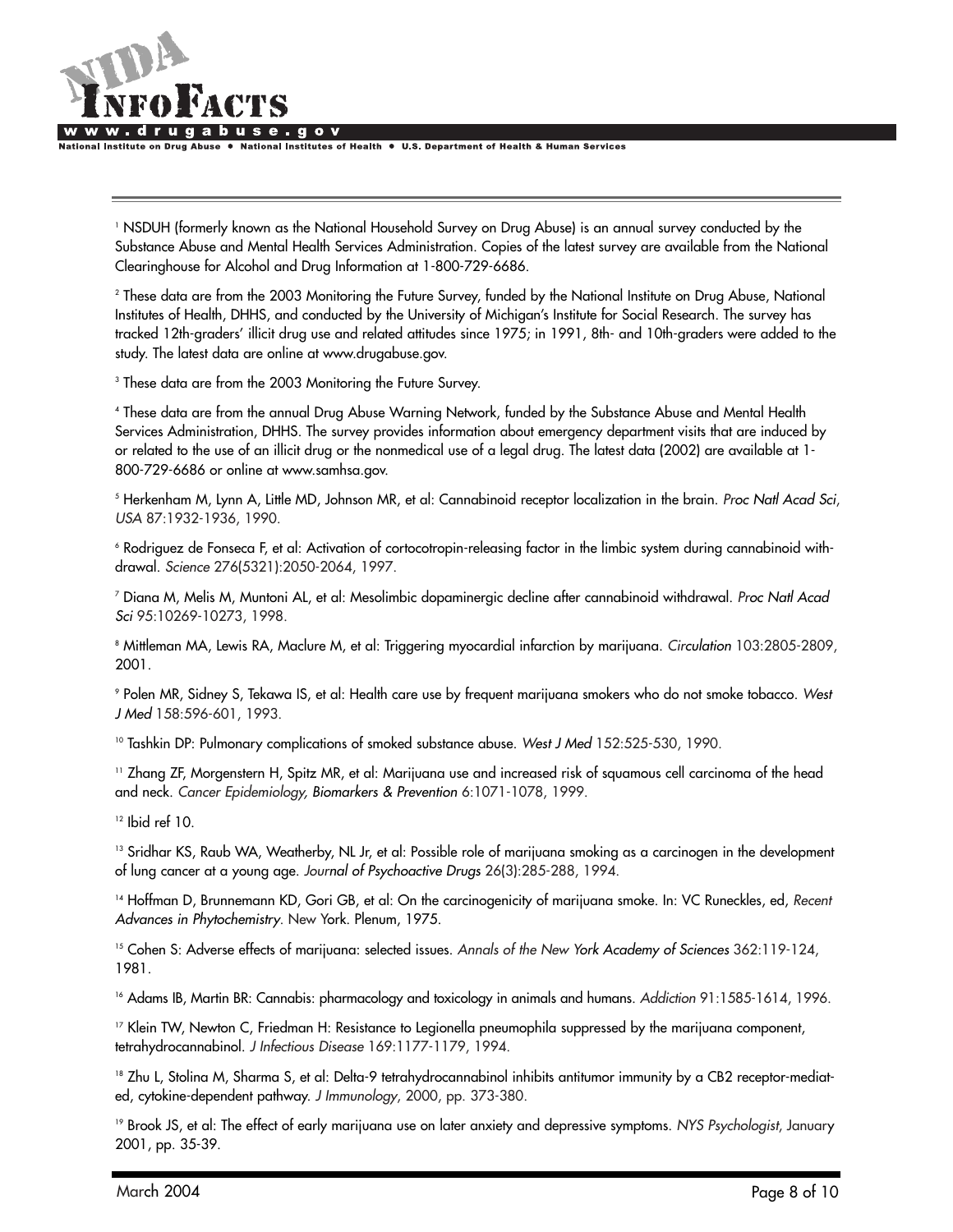

lational Institute on Drug Abuse ● National Institutes of Health ● U.S. Department of Health & Human Services

20 Green BE, Ritter C: Marijuana use and depression. *J Health Soc Behav* 41(1):40-49, 2000.

<sup>21</sup> Brook JS, Cohen P, Brook DW: Longitudinal study of co-occurring psychiatric disorders and substance use. *J Acad Child and Adolescent Psych* 37:322-330, 1998.

<sup>22</sup> Pope HG, Yurgelun-Todd D: The residual cognitive effects of heavy marijuana use in college students. *JAMA* 272(7):521-527, 1996.

<sup>23</sup> Block RI, Ghoneim MM: Effects of chronic marijuana use on human cognition. *Psychopharmacology* 100(1-2):219-228, 1993.

<sup>24</sup> Lynskey M, Hall W: The effects of adolescent cannabis use on educational attainment: a review. *Addiction* 95(11):1621- 1630, 2000.

<sup>25</sup> Kandel DB, Davies M: High school students who use crack and other drugs. *Arch Gen Psychiatry* 53(1):71-80, 1996.

<sup>26</sup> Rob M, Reynolds I, Finlayson PF: Adolescent marijuana use: risk factors and implications. *Aust NZ J Psychiatry* 24(1):45-56, 1990.

<sup>27</sup> Brook JS, Balka EB, Whiteman M: The risks for late adolescence of early adolescent marijuana use. *Am J Public Health* 89(10):1549-1554, 1999.

<sup>28</sup> Ibid ref 22.

<sup>29</sup> Pope, Gruber, Hudson, et al: Neuropsychological performance in long-term cannabis users. *Archives of General Psychiatry*.

<sup>30</sup> Lehman WE, Simpson DD: Employee substance abuse and on-the-job behaviors. *Journal of Applied Psychology* 77(3):309-321, 1992.

<sup>31</sup> Gruber, AJ, Pope HG, Hudson HI, Yurgelun-Todd D: Attributes of long-term heavy cannabis users: A case control study. *Psychological Medicine* 33:1415-1422, 2003.

<sup>32</sup> Lester, BM; Dreher, M: Effects of marijuana use during pregnancy on newborn cry. *Child Development* 60:764-771, 1989.

<sup>33</sup> Fried, PA: The Ottawa prenatal prospective study (OPPS): methodological issues and findings—it's easy to throw the baby out with the bath water. *Life Sciences* 56:2159-2168, 1995.

<sup>34</sup> Fried, PA: Prenatal exposure to marihuana and tobacco during infancy, early and middle childhood: effects and an attempt at synthesis. *Arch Toxicol Supp* 17:233-60, 1995.

 $35$  Ibid ref 33.

<sup>36</sup> Ibid ref 34.

<sup>37</sup> Cornelius MD, Taylor PM, Geva D, et al: Prenatal tobacco and marijuana use among adolescents: effects on offspring gestational age, growth, and morphology. *Pediatrics* 95:738-743, 1995.

<sup>38</sup> Kouri EM, Pope HG, Lukas SE: Changes in aggressive behavior during withdrawal from long-term marijuana use. *Psychopharmacology* 143:302-308, 1999.

<sup>39</sup> Haney M, Ward AS, Comer SD, et al: Abstinence symptoms following smoked marijuana in humans. *Psychopharmacology* 141:395-404, 1999.

<sup>40</sup> Lyons MJ, et al: *Addiction* 92(4):409-417, 1997.